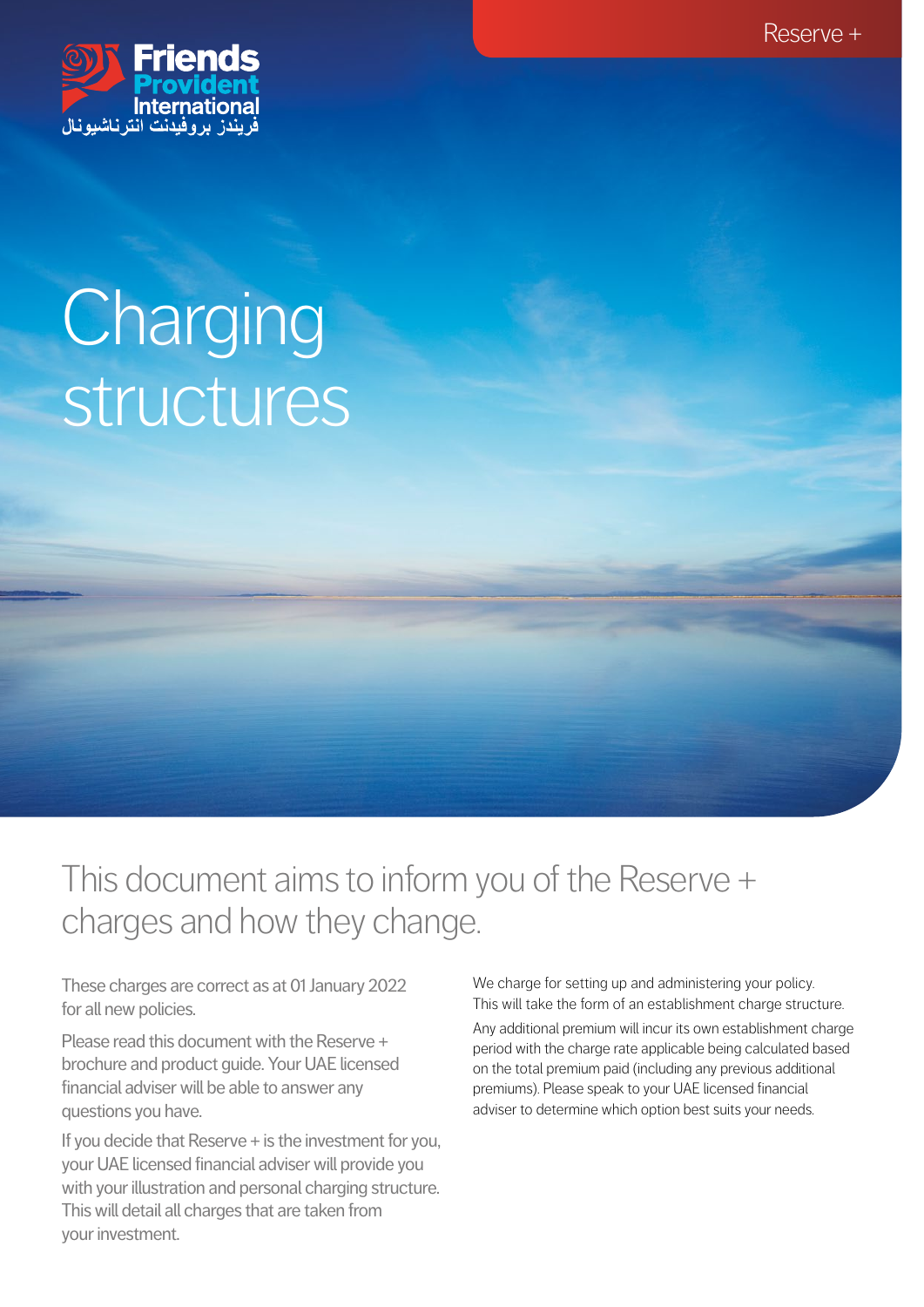# Establishment charge structure

#### **Establishment charge**

Depending on which establishment charge period you choose, we will take an establishment charge either:

- on the start date of the policy or;
- **•** on the first day of each calendar quarter during the establishment charge period.

The establishment charge is deducted from the General Transaction Account (GTA) in the policy currency and is based on the amount of money you invest, meaning it will not change as the value of your investment does. The standard establishment charges are:

| <b>Currency</b> | <b>Total</b><br><b>Premium</b> | <b>Establishment charge period</b> |                  |        |         |
|-----------------|--------------------------------|------------------------------------|------------------|--------|---------|
|                 |                                | Day<br>One                         | <b>Per Annum</b> |        |         |
|                 |                                |                                    | 5 Year           | 8 Year | 10 Year |
| GBP             | 25,000-<br>49.999              | 7.00%                              | 1.60%            | 1.00%  | 0.85%   |
| <b>GBP</b>      | 50,000-<br>999.999             | 6.50%                              | 1.40%            | 0.90%  | 0.73%   |
| GRP             | $1.000.000+$                   | 5.50%                              | 1.25%            | 0.81%  | 0.65%   |

When deciding your preferred establishment charge period, please remember that penalties may apply if you cash-in your policy during the establishment charge period. Your illustration and personal charging structure will detail the precise charge and establishment charge period.

You will be charged an establishment charge on each additional premium you pay. The establishment charge period you choose for any additional premiums may be different to that chosen at the start of the policy.

#### **Administration charge**

We will take a fixed amount on the first day of each calendar quarter for the lifetime of the policy.

| <b>Currency</b> | <b>Administration charge</b> |
|-----------------|------------------------------|
| GRP             | 143.00                       |
| USD             | 189.00                       |

The administration charge will be taken from the GTA in the policy currency.

# **Early surrender charge**

If you surrender your policy during an establishment charge period, an early surrender charge equal to the outstanding establishment charges will apply.

This charge does not apply if the Day One establishment charge period is chosen.

#### **Minimum premium amount**

| <b>Product variant</b> | <b>Investment</b><br>management type |     | <b>Minimum premium</b> |
|------------------------|--------------------------------------|-----|------------------------|
| <b>Whole of Life</b>   | Non-Discretionary                    | GBP | 25,000*                |
|                        | Discretionary                        | GBP | 75,000*                |
|                        | Part-Discretionary                   | GBP | 150,000*               |

#### **Minimum additional premium** GBP 5,000\*.

In addition to your establishment charge, the following charges may also apply:

We have listed the applicable charges below in GBP and USD only. For confirmation of the relevant charges in the other available currencies, please contact us.

# **Dealing charge**

We will take a dealing charge for each sale and purchase you make. This will be deducted from the GTA in the currency of the deal, on the last day of the calendar quarter in which the deal was placed. We will not charge this fee when you transfer money from a GTA in one currency to one in a different currency or if you have chosen to appoint a discretionary fund manager to your policy. The current charge is:

| <b>Currency</b> | <b>Dealing charge</b> |
|-----------------|-----------------------|
| GBP             | 37.00                 |
| USD             | 48.90                 |

# **Asset exchange charge**

We will take a charge for each individual asset you use to make a payment into your Reserve + policy using the asset exchange option. If it is necessary to convert it into another currency we will do this at the exchange rate on the day the charge is taken.

**Charge per asset GBP 100.00\***

**\* or currency equivalent.**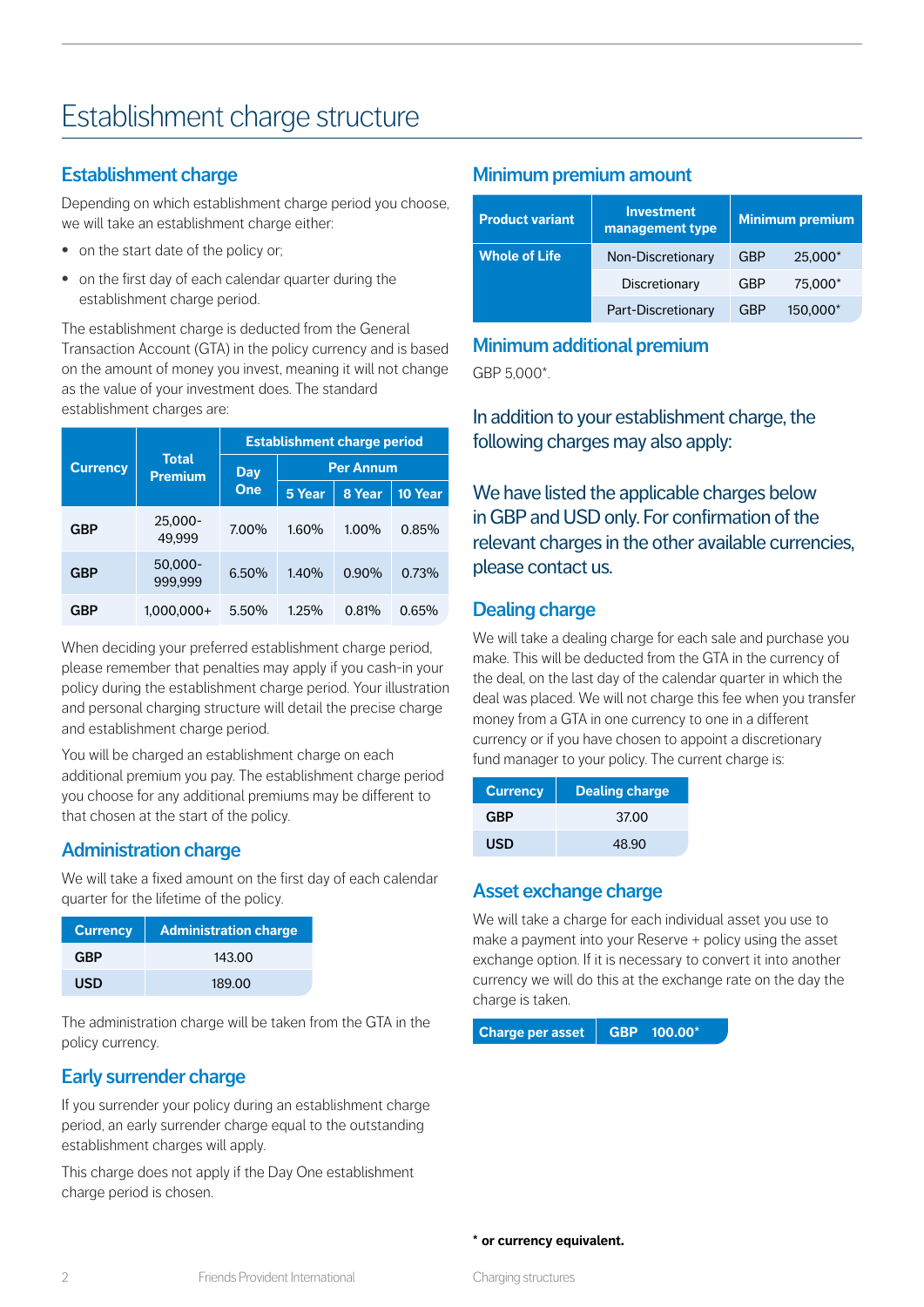#### **Ad hoc charge**

A charge will be taken from the GTA in the policy currency each time an alteration is requested. Please speak to your UAE licensed financial adviser to find out more about any alterations which can be made to your Reserve + policy. The current charge is:

| <b>Currency</b> | <b>Ad hoc charge</b> |
|-----------------|----------------------|
| GBP             | 168.00               |
| USD             | 222.10               |

#### **General Transaction Account**

A General Transaction Account (GTA) will be opened in connection with your policy. If the account is overdrawn, we will levy interest at an appropriate rate based on a suitable reference index approved by our appointed actuary. If you have a discretionary fund manager for your policy, interest will not currently be applied if the account is overdrawn. We reserve the right to review this provision at any time.

#### **Inflation**

Our appointed actuary sets the fixed sterling amounts once a year, 28 days before the end of December, in line with Isle of Man inflation. We may increase the charges above the rate of inflation if there are increases in our costs above inflation.

The fixed amount charges in US dollars are set once a year, 28 days before the end of December. The fixed amount charges in currencies other than sterling and US dollars, are set by the appointed actuary four times each year, 28 days prior to the end of each calendar quarter. The amounts are based on the sterling charges but can vary from quarter to quarter depending on movements in exchange rates.

#### **External fund charges**

With investments like Reserve + it is common for charges to be applied to the underlying assets. We have used our buying power to negotiate discounts with fund management houses on the initial charges, which would be unavailable to the individual investor. These are then passed on to you. Please speak to your UAE licensed financial adviser for more information.

#### **Investment adviser's fees**

If you appoint an investment adviser to choose and, if appropriate, place deals on your behalf, you can agree to pay them, by regular withdrawals, a fixed fee per quarter or a percentage of the value of the investments at each valuation over the term of your policy.

#### **Delivery and receipt charges**

Any agents' charges for delivery and receipt of securities (such as fixed-interest securities and equities) will be taken from the GTA when you buy or sell an asset. Please speak to your UAE licensed financial adviser for further information.

#### **Safe custody on securities**

Any agents' charges in respect of securities, which are held by safe custodian banks throughout the world, will be taken monthly from the GTA.

#### **Stockbroker's fees**

These are charges when you buy or sell certain assets. You will not see them listed separately in your valuation. The stockbroker's fees are included in the total value shown for each sale or purchase and will be reflected in your trade contract note. Please speak to your UAE licensed financial adviser for further information.

#### **Discretionary fund manager's fees**

You can appoint an external manager to manage the investments within your policy, either on a discretionary or advisory basis, and to be the custodian of your investments.

For this service the discretionary fund manager will charge a fixed fee or a percentage of the value of your investments. Expenses and charges will also apply in respect of services for safe keeping, handling and carrying out of transactions, in accordance with the external manager's published rates. We may apply a dealing charge when we send money to or receive money from the discretionary fund manager. Please refer to your discretionary fund manager's schedule of fees for more details.

**Please remember that investment involves risk. Fund prices may go up and down depending upon underlying investment performance, and the value of your investment cannot be guaranteed. The value of investments can be impacted by foreign exchange rate movements.** 

**\* or currency equivalent.**